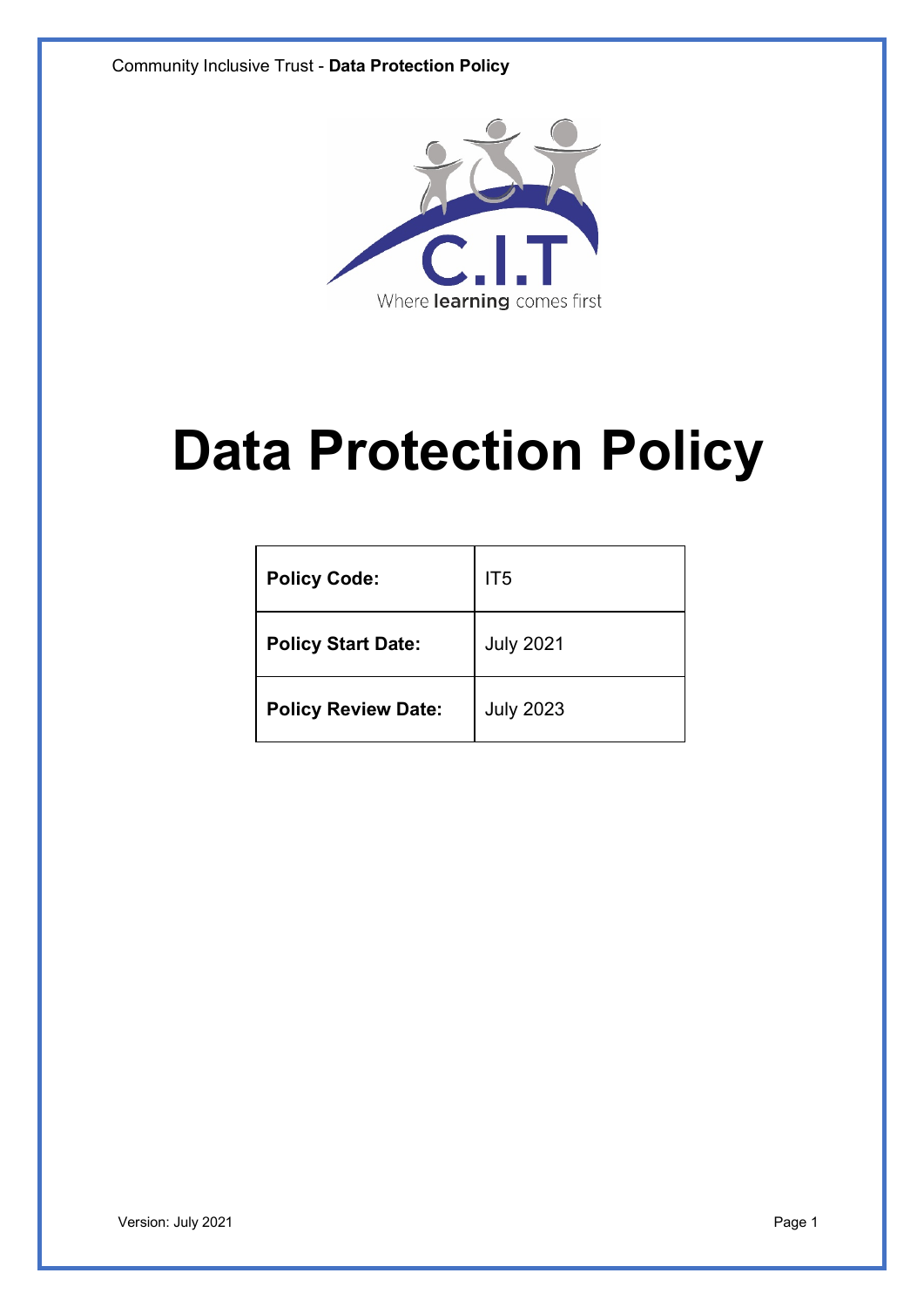Please note: This policy has been updated following Brexit and the adopting of the GDPR into UK law as the UK GDPR.

Although Trusts must now have regard to the UK GDPR instead, there have been no significant changes to the content of the legislation beyond minor technical changes to ensure that it can function in a UK-only context.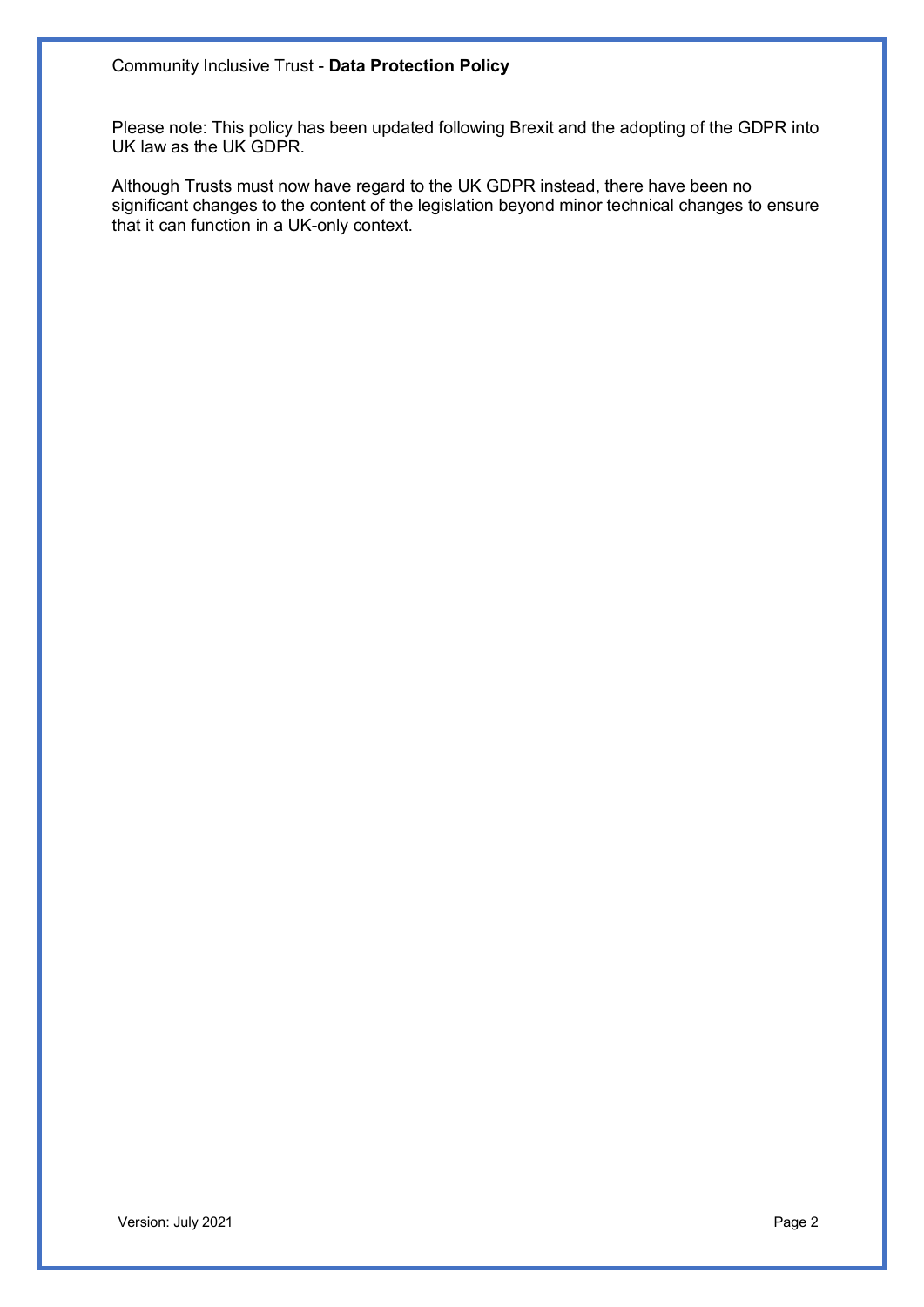# **Contents:**

## **Statement of intent**

- 1. Legal framework
- 2. Applicable data
- 3. Principles
- 4. Accountability
- 5. Data protection officer (DPO)
- 6. Lawful processing
- 7. Consent
- 8. The right to be informed
- 9. The right of access
- 10. The right to rectification
- 11. The right to erasure
- 12. The right to restrict processing
- 13. The right to data portability
- 14. The right to object
- 15. Automated decision making and profiling
- 16. Data protection by design and default
- 17. Data Protection Impact Assessments (DPIAs)
- 18. Data breaches
- 19. Data security
- 20. Safeguarding
- 21. Publication of information
- 22. CCTV and photography
- 23. Data retention
- 24. DBS data
- 25. Monitoring and review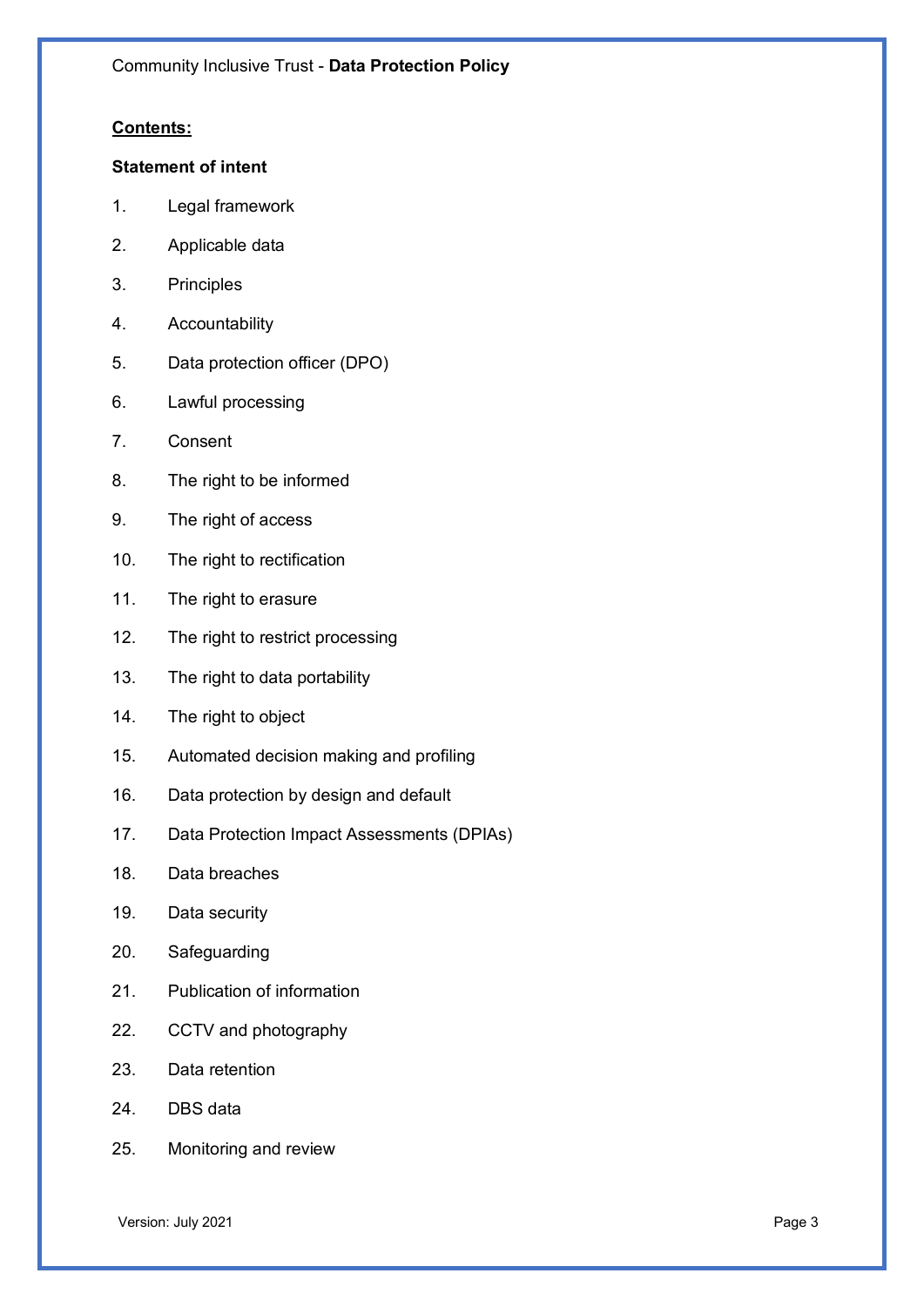# **1. Legal framework**

- 1.1 This policy has due regard to legislation, including, but not limited to the following:
	- The UK General Data Protection Regulation (GDPR);
	- Freedom of Information Act 2000;
	- The Education (Pupil Information) (England) Regulations 2005 (as amended in 2016);
	- The Freedom of Information and Data Protection (Appropriate Limit and Fees) Regulations 2004;
	- School Standards and Framework Act 1998;
	- Data Protection Act 2018.
- 1.2 This policy also has regard to the following guidance:
	- ICO (2021) 'Guide to the UK General Data Protection Regulation (UK GDPR)';
	- DfE (2018) 'Data protection: a toolkit for schools'.
- 1.3 This policy will be implemented in conjunction with the following other school policies and procedures:
	- Photography Policy;
	- Communications Policy;
	- Photography and Social Media Policy;
	- Freedom of Information Policy;
	- Mobile device Policy:
	- Privacy Notice;
	- Acceptable Use of Internet Policy and IT Systems Policy;
	- Child Protection and Safeguarding Policy.

# **2. Applicable date**

- 2.1 For the purpose of this policy, personal data refers to information that relates to an identifiable, living individual, including information such as an online identifier, e.g. an IP address. The UK GDPR applies to both automated personal data and to manual filing systems, where personal data is accessible according to specific criteria, as well as to chronologically ordered data and pseudonymised data, e.g. key-coded.
- 2.2 Sensitive personal data is referred to in the UK GDPR as 'special categories of personal data', and is defined as:
	- Genetic data.
	- Biometric data.
	- Data concerning health.
	- Data concerning a person's sex life.
	- Data concerning a person's sexual orientation.
		- Personal data which reveals:
			- o Racial or ethnic origin.
			- o Political opinions.
			- o Religious or philosophical beliefs.
			- o Trade union membership.

# **3. Principles**

Version: July 2021 **Page 4**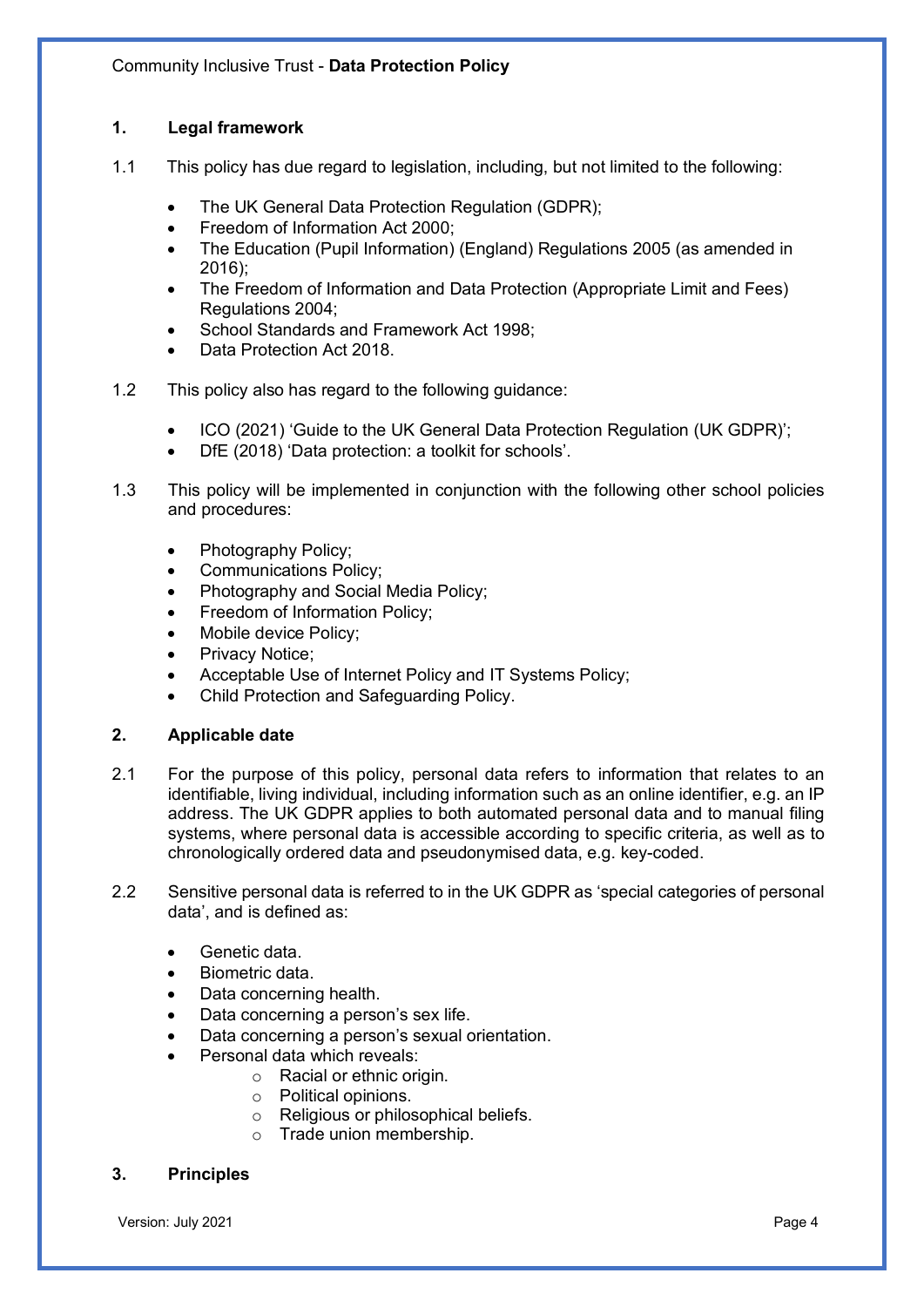- 3.1. In accordance with the requirements outlined in the UK GDPR, personal data will be:
	- Processed lawfully, fairly and in a transparent manner in relation to individuals.
	- Collected for specified, explicit and legitimate purposes and not further processed in a manner that is incompatible with those purposes; further processing for archiving purposes in the public interest, scientific or historical research purposes or statistical purposes shall not be considered to be incompatible with the initial purposes.
	- Adequate, relevant and limited to what is necessary in relation to the purposes for which they are processed.
	- Accurate and, where necessary, kept up-to-date; every reasonable step must be taken to ensure that personal data that are inaccurate, having regard to the purposes for which they are processed, are erased or rectified without delay.
	- Kept in a form which permits identification of data subjects for no longer than is necessary for the purposes for which the personal data are processed; personal data may be stored for longer periods, insofar as the personal data will be processed solely for archiving purposes in the public interest, scientific or historical research purposes or statistical purposes, subject to implementation of the appropriate technical and organisational measures required by the UK GDPR in order to safeguard the rights and freedoms of individuals.
	- Processed in a manner that ensures appropriate security of the personal data, including protection against unauthorised or unlawful processing and against accidental loss, destruction or damage, using appropriate technical or organisational measures.
- 3.2 The UK GDPR also requires that "the controller shall be responsible for, and able to demonstrate, compliance with" the above principles.

# **4. Accountability**

- 4.1 The Trust will implement appropriate technical and organisational measures to demonstrate that data is processed in line with the principles set out in the UK GDPR.
- 4.2 Additional internal records of the Trust's processing activities will be maintained and kept up-to-date.
- 4.3 Internal records of processing activities will include the following:
	- Name and details of the organisation;
	- Purpose(s) of the processing;
	- Description of the categories of individuals and personal data;
	- Retention schedules;
	- Categories of recipients of personal data;
	- Description of technical and organisational security measures;
	- Details of transfers to third countries, including documentation of the transfer mechanism safeguards in place.
- 4.4 The Trust will also document other aspects of compliance with the UK GDPR and Data Protection Act where this is deemed appropriate in certain circumstances by the DPO, including the following:
	- Information required for privacy notices, e.g. the lawful basis for the processing;
	- Records of consent;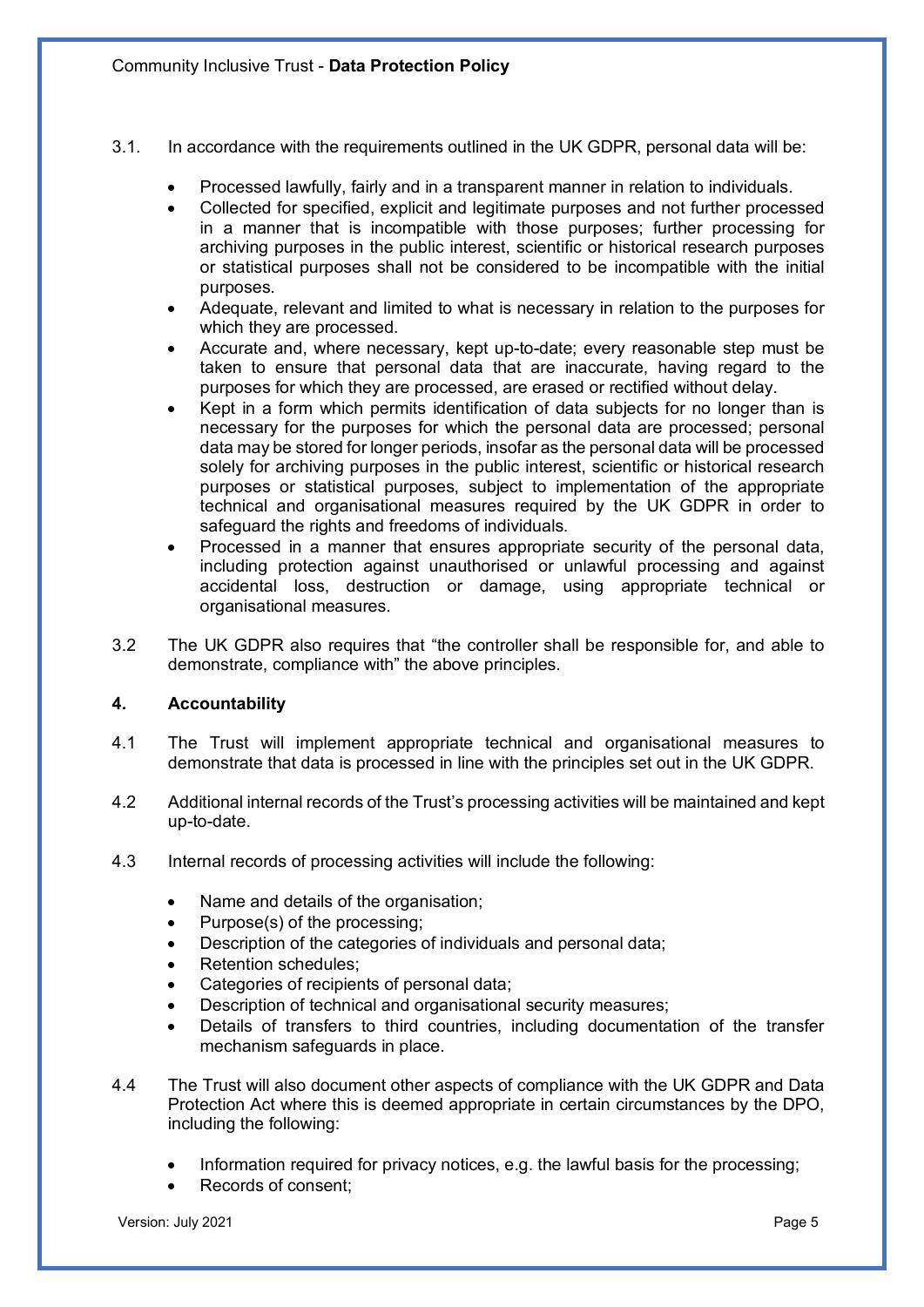- Controller-processor contracts;
- The location of personal data;
- Data Protection Impact Assessment (DPIA) reports;
- Records of personal data breaches.
- 4.5 The Trust will implement measures that meet the principles of data protection by design and data protection by default, such as:
	- Minimising the processing of personal data;
	- Pseudonymising personal data as soon as possible;
	- Ensuring transparency in respect of the functions and processing of personal data;
	- Allowing individuals to monitor processing;
	- Continuously creating and improving security features.
- 4.6 DPIAs will be used to identify and reduce data protection risks, where appropriate.

# **5. Data Protection Officer (DPO)**

- 5.1 A DPO will be appointed in order to:
	- Inform and advise all Trust departments and schools and their employees about their obligations to comply with the UK GDPR and other data protection laws.
	- Monitor the Trust departments' and schools' compliance with the UK GDPR and other laws, including managing internal data protection activities, advising on DPIAs, conducting internal audits, and providing the required training to staff members.
	- Co-operate with the ICO and act as the first point of contact for the ICO and for individuals whose data is being processed.
- 5.2 The DPO is responsible for:
	- Co-ordinating a proactive and preventative approach to data protection.
	- Calculating and evaluating the risks associated with the Trust's data processing.
	- Having regard to the nature, scope, context, and purposes of all data processing.
	- Prioritising and focussing on more risky activities, e.g. where special category data is being processed.
	- Promoting a culture of privacy awareness throughout the Trust community.
- 5.3 An existing employee will be appointed to the role of DPO provided that their duties are compatible with the duties of the DPO and do not lead to a conflict of interests.
- 5.4 The individual appointed as DPO will have professional experience and be highly knowledgeable about data protection law, particularly that in relation to academy trusts and schools.
- 5.5 The DPO will report to the highest level of management at the Trust, which is the Trust Board
- 5.6 The DPO will operate independently and will not be dismissed or penalised for performing their duties.
- 5.7 Staff will ensure that they involve the DPO in all data protection matters closely and in a timely manner.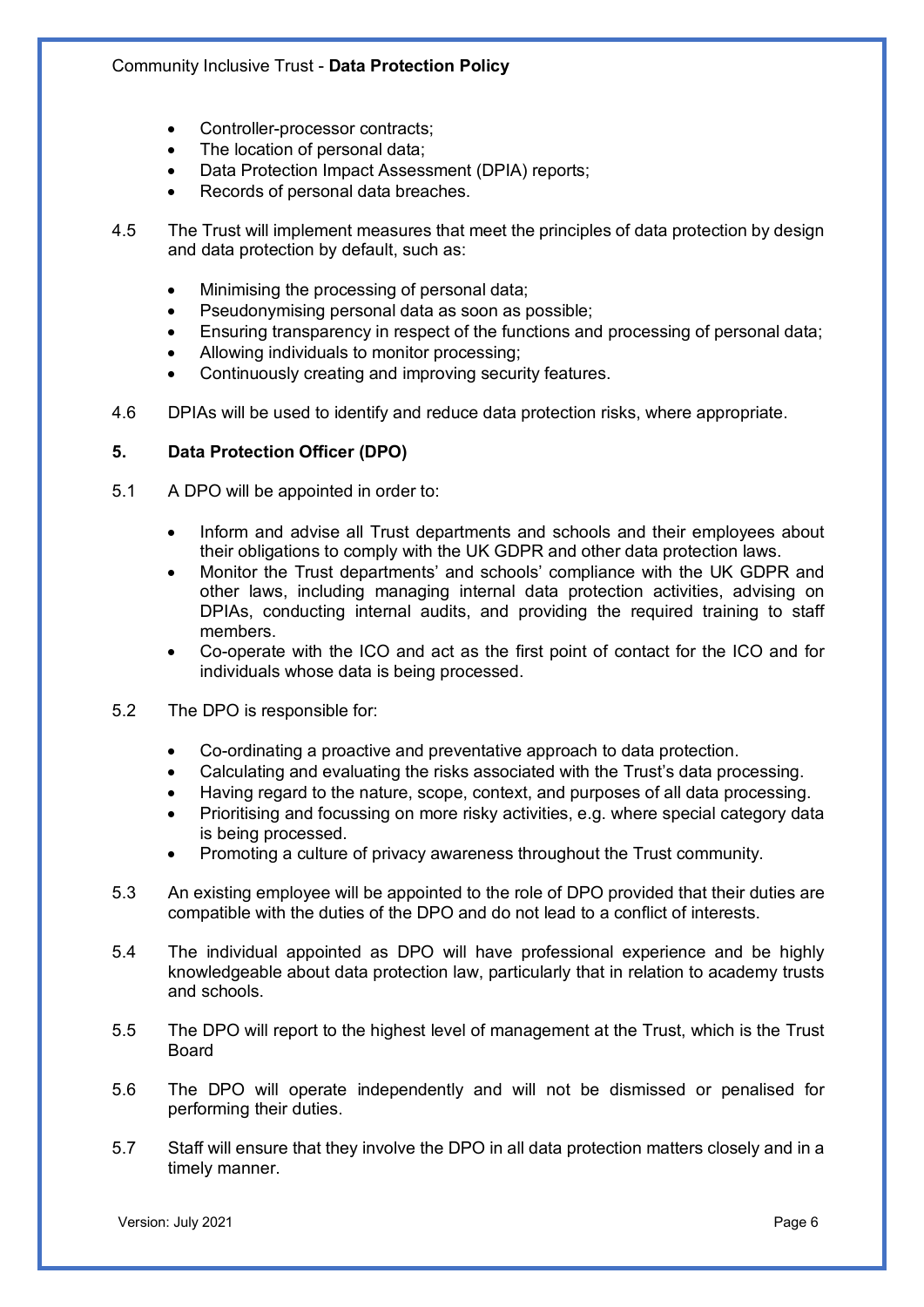5.8 Sufficient resources and appropriate access will be provided to the DPO to enable them to meet their UK GDPR obligations.

## **6. Lawful processing**

- 6.1 The legal basis for processing data will be identified and documented prior to data being processed.
- 6.2.1 Under the UK GDPR, data will be lawfully processed under the following conditions:
	- The consent of the data subject has been obtained:
	- Processing is necessary for a contract held with the individual, or because they have asked the Trust to take specific steps before entering into a contract;
	- Processing is necessary for compliance with a legal obligation (not including contractual obligations);
	- Processing is necessary for the performance of a task carried out in the public interest or in the exercise of official authority vested in the controller;
	- Processing is necessary for protecting vital interests of a data subject or another person, i.e. to protect someone's life;
	- Processing is necessary for the purposes of legitimate interests pursued by the controller or a third party, except where such interests are overridden by the interests, rights or freedoms of the data subject. (This condition is not available to processing undertaken by the Trust in the performance of its tasks).
- 6.3 A school/department within the Trust will only process personal data without consent where any of the above purposes cannot reasonably be achieved by other, less intrusive means or by processing less data.
- 6.4 Sensitive data will only be processed under the following conditions:
	- Explicit consent of the data subject.
	- Processing carried out by a not-for-profit body with a political, philosophical, religious or trade union aim provided the processing relates only to members or former members (or those who have regular contact with it in connection with those purposes) and provided there is no disclosure to a third party without consent.
	- Processing relates to personal data manifestly made public by the data subject.
	- Processing is necessary for:
		- o Carrying out obligations under employment, social security or social protection law, or a collective agreement.
		- o Protecting the vital interests of a data subject or another individual where the data subject is physically or legally incapable of giving consent.
		- o The establishment, exercise or defence of legal claims or where courts are acting in their judicial capacity.
		- o Reasons of substantial public interest with a basis in law which is proportionate to the aim pursued and which contains appropriate safeguards.
		- o The purposes of preventative or occupational medicine, for assessing the working capacity of the employee, medical diagnosis, the provision of health or social care or treatment or management of health or social care systems and services with a basis in law.
		- $\circ$  Reasons of public interest in the area of public health, such as protecting against serious cross-border threats to health or ensuring high standards of healthcare and of medicinal products or medical devices.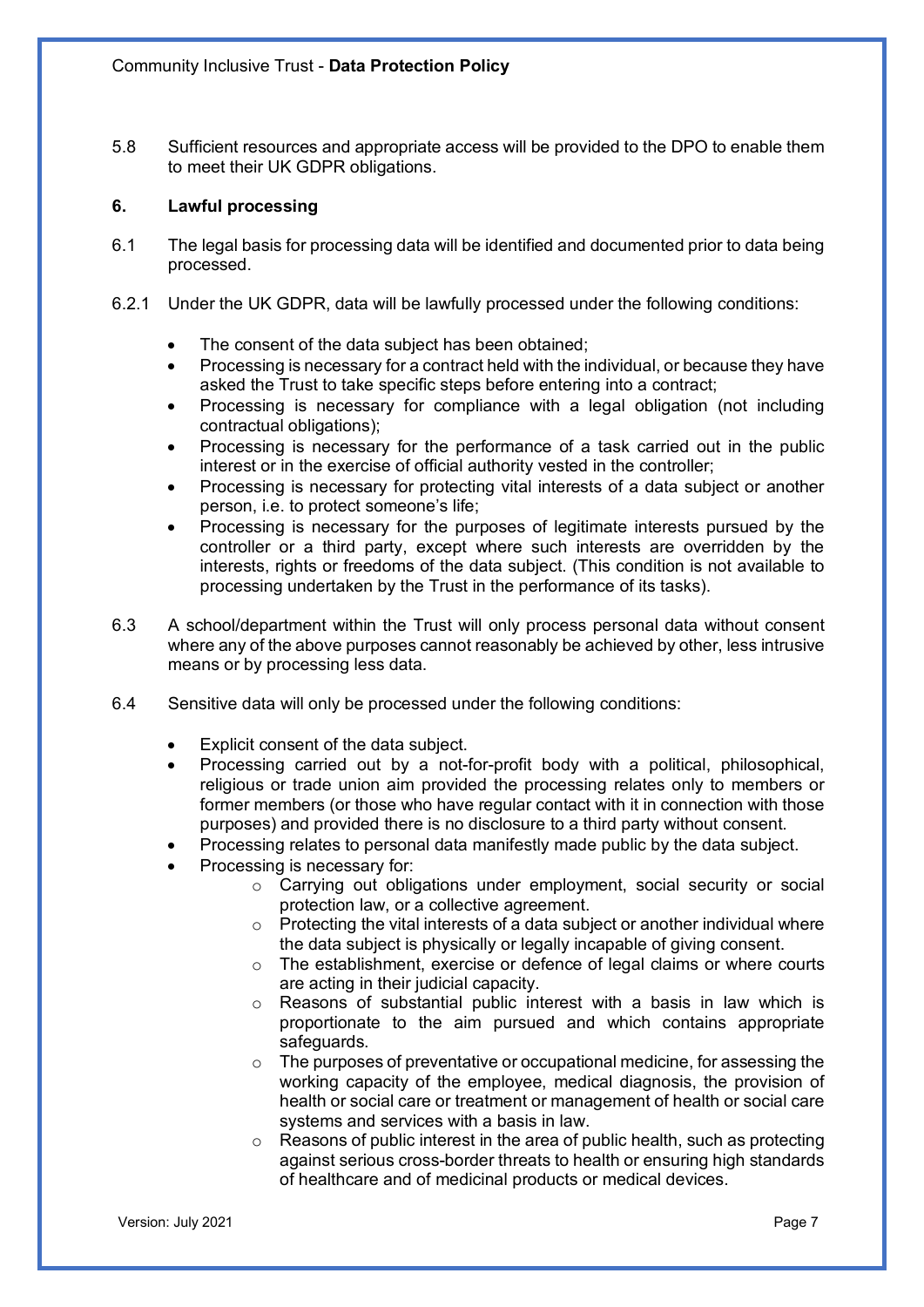- o Archiving purposes in the public interest, or scientific and historical research purposes or statistical purposes in accordance with a basis in law.
- 6.5 Where the Trust department or school relies on:
	- 'Performance of contract' to process a child's data, the Trust considers the child's competence to understand what they are agreeing to, and to enter into a contract.
	- 'Legitimate interests' to process a child's data, the Trust takes responsibility for identifying the risks and consequences of the processing, and puts age-appropriate safeguards in place.
	- Consent to process a child's data, the Trust ensures that the requirements outlined in 7.7 and 7.8 are met, and the Trust does not exploit any imbalance of power in the relationship between the Trust and the child.

# **7. Consent**

- 7.1 Consent must be a positive indication expressly confirmed in words. It cannot be inferred from silence, inactivity, a positive action without words or pre-ticked boxes.
- 7.2 Consent will only be accepted where it is freely given, specific, informed and an unambiguous indication of the individual's wishes.
- 7.3 Where consent is given, a record will be kept documenting how and when consent was given, and what the data subject was told.
- 7.4 The Trust ensures that consent mechanisms meet the standards of the UK GDPR. Where the standard of consent cannot be met, an alternative legal basis for processing the data must be found, or the processing must cease.
- 7.5 Consent accepted under the DPA will be reviewed to ensure it meets the standards of the UK GDPR; however, acceptable consent obtained under the DPA will not be reobtained.
- 7.6 Consent can be withdrawn by the individual at any time.
- 7.7 Where the Trust opts to provide an online service directly to a child, the child is aged 13 or over, and the consent meets the requirements outlined in 7.2, the Trust obtains consent directly from that child; otherwise, consent is obtained from whoever holds parental responsibility for the child, except where the processing is related to preventative or counselling services offered directly to children.
- 7.8 In all other instances with regards to obtaining consent, an appropriate age of consent is considered by the Trust on a case-by-case basis, taking into account the requirements outlined in 7.2.

## **8. The right to be informed**

- 8.1 Adults and children have the same right to be informed about how the Trust uses their data.
- 8.2 The privacy notices supplied to individuals, including children, in regard to the processing of their personal data will be written in clear, plain, age-appropriate language which is concise, transparent, easily accessible and free of charge.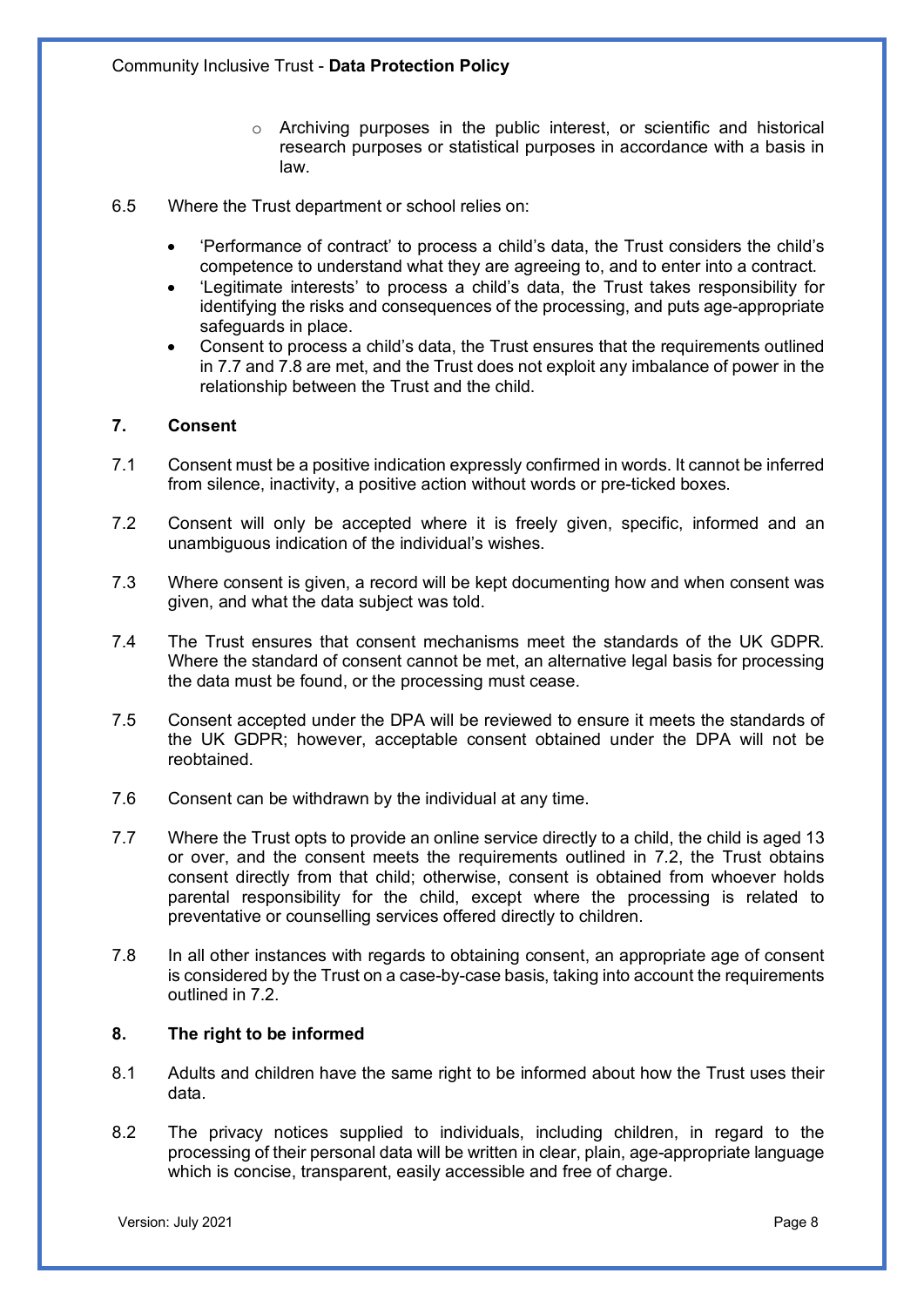- 8.3 In relation to data obtained both directly from the data subject and not obtained directly from the data subject, the following information will be supplied within the privacy notice:
	- The identity and contact details of the controller, the controller's representative, where applicable, and the DPO.
	- The purpose of, and the lawful basis for, processing the data.
	- The legitimate interests of the controller or third party.
	- Any recipient or categories of recipients of the personal data.
	- Details of transfers to third countries and the safeguards in place.
	- The retention period of criteria used to determine the retention period.
	- The existence of the data subject's rights, including the right to:
		- o Withdraw consent at any time.
			- $\circ$  Lodge a complaint with a supervisory authority.
	- The existence of automated decision making, including profiling, how decisions are made, the significance of the process and the consequences.
- 8.4 Where data is obtained directly from the data subject, information regarding whether the provision of personal data is part of a statutory or contractual requirement, as well as any possible consequences of failing to provide the personal data, will be provided.
- 8.5 Where data is not obtained directly from the data subject, information regarding the categories of personal data that the Trust holds, the source that the personal data originates from and whether it came from publicly accessible sources, will be provided.
- 8.6 For data obtained directly from the data subject, this information will be supplied at the time the data is obtained.
- 8.7 In relation to data that is not obtained directly from the data subject, this information will be supplied:
	- Within one month of having obtained the data.
	- If disclosure to another recipient is envisaged, at the latest, before the data are disclosed.
	- If the data are used to communicate with the individual, at the latest, when the first communication takes place.

# **9. The right of access**

- 9.1 Individuals, including children, have the right to obtain a copy of their personal data as well as other supplementary information, including confirmation that their data is being processed.
- 9.2 Individuals, including children, have the right to submit a subject access request (SAR) to gain access to their personal data in order to verify the lawfulness of the processing.
- 9.3 Where a SAR has been made for information held about a child, the Trust will evaluate whether the child is capable of fully understanding their rights. If the Trust determines the child can understand their rights, it will respond directly to the child.
- 9.4 The Trust will verify the identity of the person making the request before any information is supplied.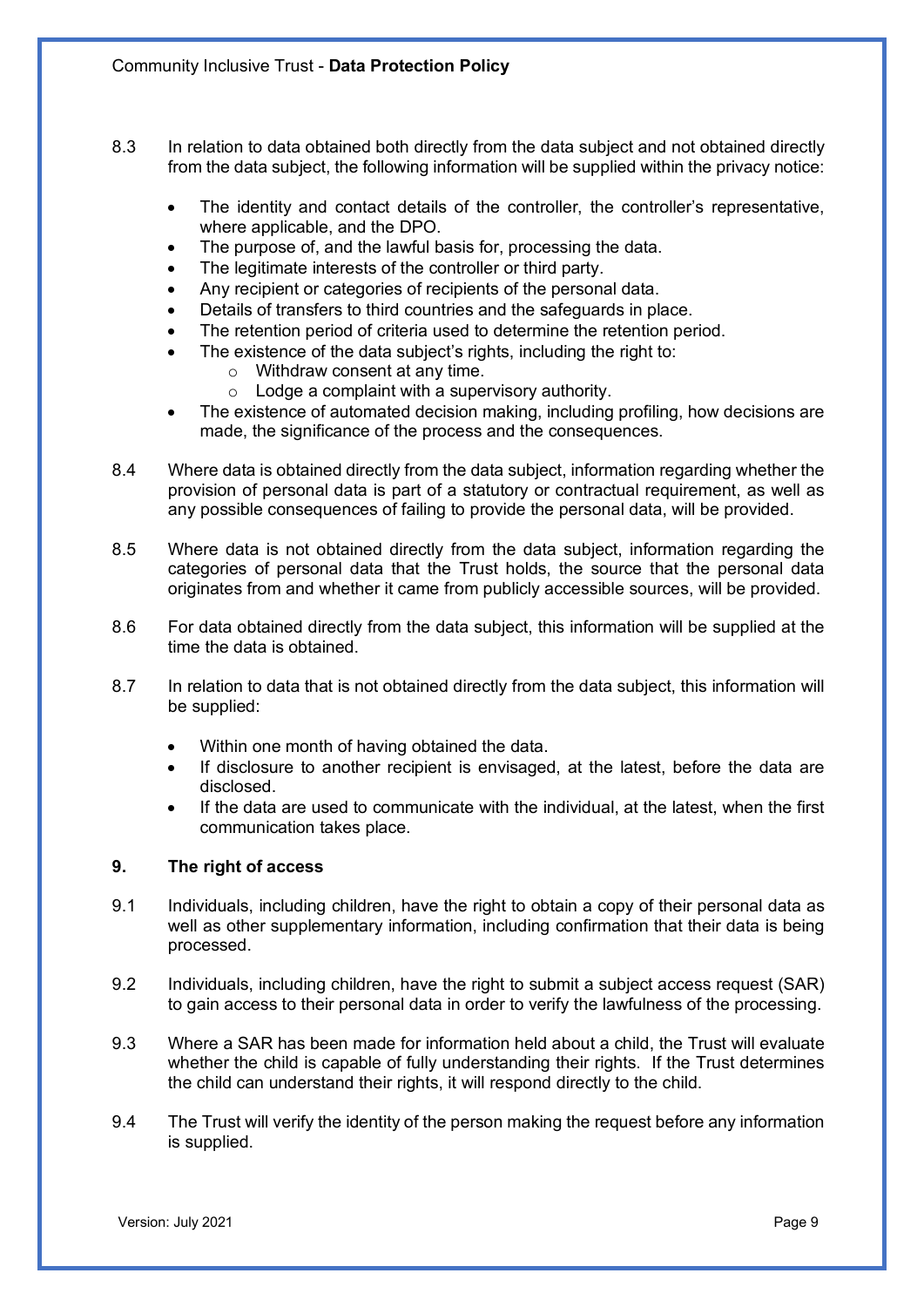- 9.5 A copy of the information will be supplied to the individual free of charge; however, the Trust may impose a 'reasonable fee' to cover the administrative costs of complying with requests that are manifestly unfounded or excessive or if an individual requests further copies of the same information.
- 9.6 Where a SAR has been made electronically, the information will be provided in a commonly used electronic format.
- 9.7 Where a request is manifestly unfounded, excessive or repetitive, a reasonable fee will be charged.
- 9.8 All fees will be based on the administrative cost of providing the information.
- 9.9 All requests will be responded to without delay and at the latest, within one month of receipt.
- 9.10 In the event of numerous or complex requests, the period of compliance will be extended by a further two months. The individual will be informed of this extension, and will receive an explanation of why the extension is necessary, within one month of the receipt of the request.
- 9.11 Where a request is manifestly unfounded or excessive, the Trust holds the right to refuse to respond to the request. The individual will be informed of this decision and the reasoning behind it, as well as their right to complain to the supervisory authority and to a judicial remedy, within one month of the refusal.
- 9.12 The Trust will ensure that information released in response to a SAR does not disclose personal data of another individual. If responding to the SAR in the usual way would disclose such data the Trust will:
	- Omit certain elements from the response if another individual's personal data would be disclosed otherwise.
	- Reject requests that cannot be fulfilled without disclosing another individual's personal data, unless that individual consents or it is reasonable to comply without consent.
	- Explain to the individual who made the SAR why their request could not be responded to in full.
- 9.13 In the event that a large quantity of information is being processed about an individual, the Trust will ask the individual to specify the information the request is in relation to  $$ the time limit for responding to the request will be paused until clarification from the individual is received.

## **10. The right to rectification**

- 10.1 Individuals, including children, are entitled to have any inaccurate or incomplete personal data rectified.
- 10.2 Where the personal data in question has been disclosed to third parties, the Trust will inform them of the rectification where possible.
- 10.3 Where appropriate, the Trust will inform the individual about the third parties that the data has been disclosed to.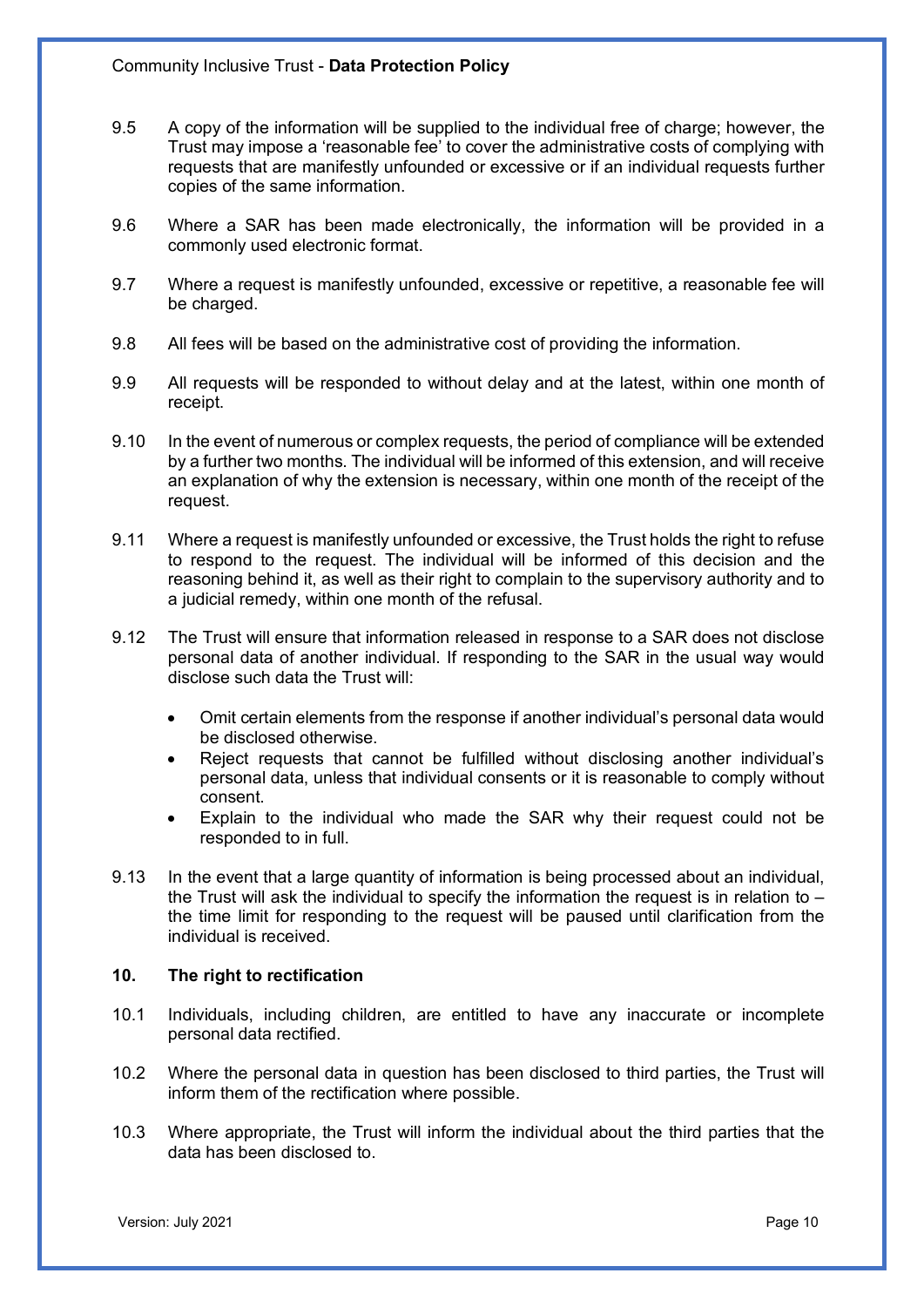- 10.4 Requests for rectification will be responded to within one month; this will be extended by two months where the request for rectification is complex.
- 10.5 Requests for rectification will be investigated and resolved, where appropriate, free of charge; however, the Trust may impose a 'reasonable fee' to cover the administrative costs of complying with requests that are manifestly unfounded or excessive or if an individual makes multiple requests at once.
- 10.6 The Trust will take reasonable steps to ensure that data is accurate or are rectified if inaccurate, implementing a proportional response for data that has a significant impact on the individual, e.g. if significant decisions are made using that data.
- 10.7 The Trust will restrict processing of the data in question whilst its accuracy is being verified, where possible.
- 10.8 The Trust reserves the right to refuse to process requests for rectification if they are manifestly unfounded or excessive or if exemptions apply.
- 10.9 Where no action is being taken in response to a request for rectification, or where the request has been investigated and the data has been found to be accurate, the Trust will explain the reason for this to the individual, and will inform them of their right to complain to the supervisory authority and to a judicial remedy.

# **11. The right to erasure**

- 11.1 Individuals, including children, hold the right to request the deletion or removal of personal data where there is no compelling reason for its continued processing.
- 11.2 Individuals, including children, have the right to erasure in the following circumstances:
	- Where the personal data is no longer necessary in relation to the purpose for which it was originally collected/processed
	- When the individual withdraws their consent where consent was the lawful basis on which the processing of the data relied
	- When the individual objects to the processing and there is no overriding legitimate interest for continuing the processing
	- The personal data was unlawfully processed
	- The personal data is required to be erased in order to comply with a legal obligation
	- The personal data is processed in relation to the offer of information society services to a child
- 11.3 The Trust will comply with the request for erasure without undue delay and at the latest within one month of receipt of the request.
- 11.4 The Trust has the right to refuse a request for erasure where the personal data is being processed for the following reasons:
	- To exercise the right of freedom of expression and information
	- To comply with a legal obligation for the performance of a public interest task or exercise of official authority
	- For public health purposes in the public interest
	- For archiving purposes in the public interest, scientific research, historical research or statistical purposes
	- The establishment, exercise or defence of legal claims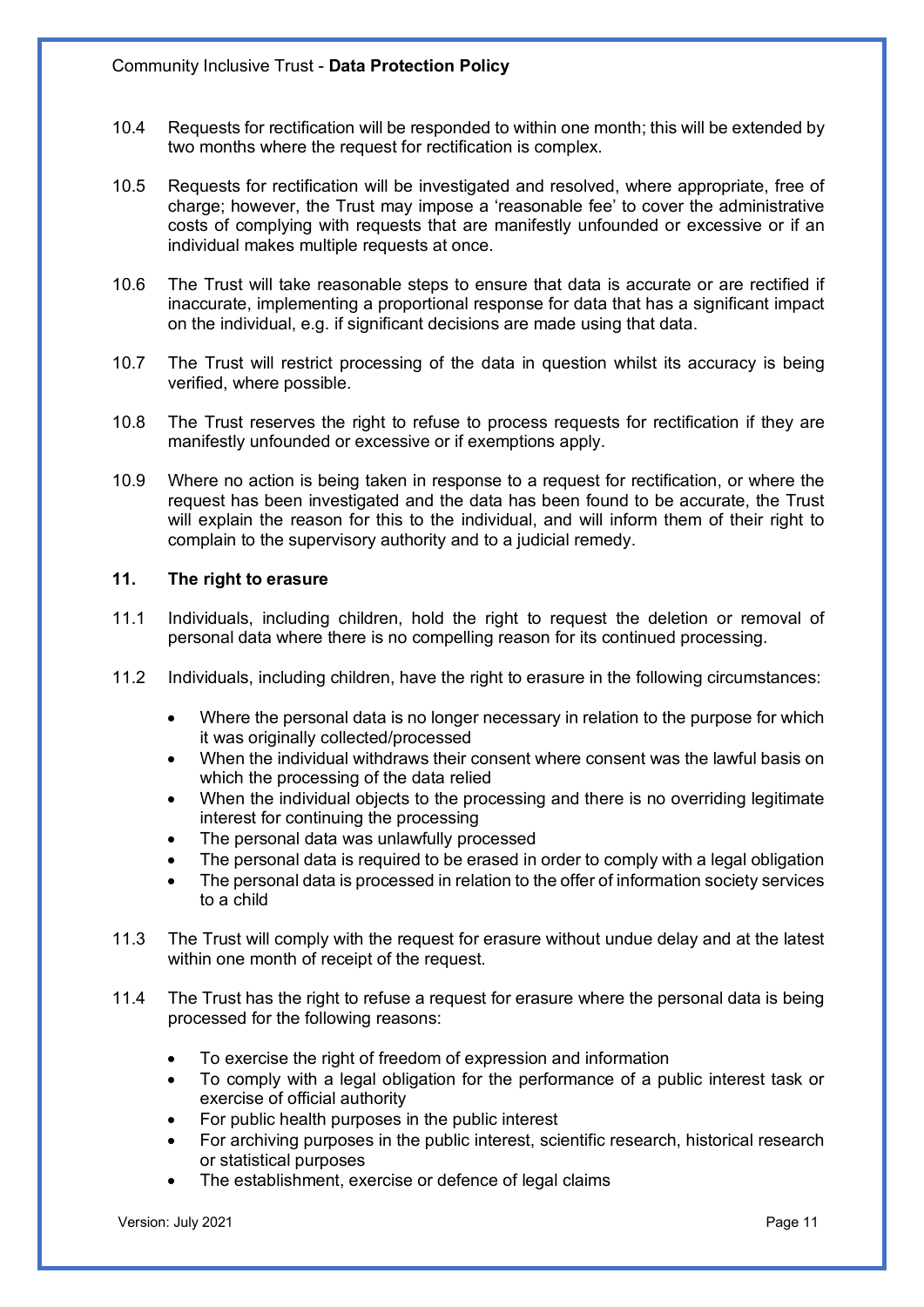- 11.5 The Trust has the right to refuse a request for erasure for special category data where processing is necessary for:
	- Public health purposes in the public interest, e.g. protecting against serious crossborder threats to health.
	- Purposes of preventative or occupational medicine, the working capacity of an employee, medical diagnosis, the provision of health or social care, or the management of health or social care systems or services.
- 11.6 Requests for erasure will be handled free of charge; however, the Trust may impose a 'reasonable fee' to cover the administrative costs of complying with requests that are manifestly unfounded or excessive or if an individual makes multiple requests at once.
- 11.7 As a child may not fully understand the risks involved in the processing of data when consent is obtained, special attention will be given to existing situations where a child has given consent to processing and they later request erasure of the data, regardless of age at the time of the request.
- 11.8 Where personal data has been disclosed to third parties, they will be informed about the erasure of the personal data, unless it is impossible or involves disproportionate effort to do so.
- 11.9 Where personal data has been made public within an online environment, the Trust will inform other organisations who process the personal data to erase links to and copies of the personal data in question.

# **12. The right to restrict processing**

- 12.1 Individuals, including children, have the right to block or suppress the Trust's processing of personal data.
- 12.2 In the event that processing is restricted, the Trust will store the personal data, but not further process it, quaranteeing that just enough information about the individual has been retained to ensure that the restriction is respected in future.
- 12.3 The Trust will restrict the processing of personal data in the following circumstances:
	- Where an individual contests the accuracy of the personal data, processing will be restricted until the Trust has verified the accuracy of the data
	- Where an individual has objected to the processing and the Trust is considering whether their legitimate grounds override those of the individual
	- Where processing is unlawful and the individual opposes erasure and requests restriction instead
	- Where the Trust no longer needs the personal data but the individual requires the data to establish, exercise or defend a legal claim
- 12.4 If the personal data in question has been disclosed to third parties, the Trust will inform them about the restriction on the processing of the personal data, unless it is impossible or involves disproportionate effort to do so.
- 12.5 Where the Trust is restricting the processing of personal data in response to a request, it will make that data inaccessible to others, where possible, e.g. by temporarily moving the data to another processing system or unpublishing published data from a website.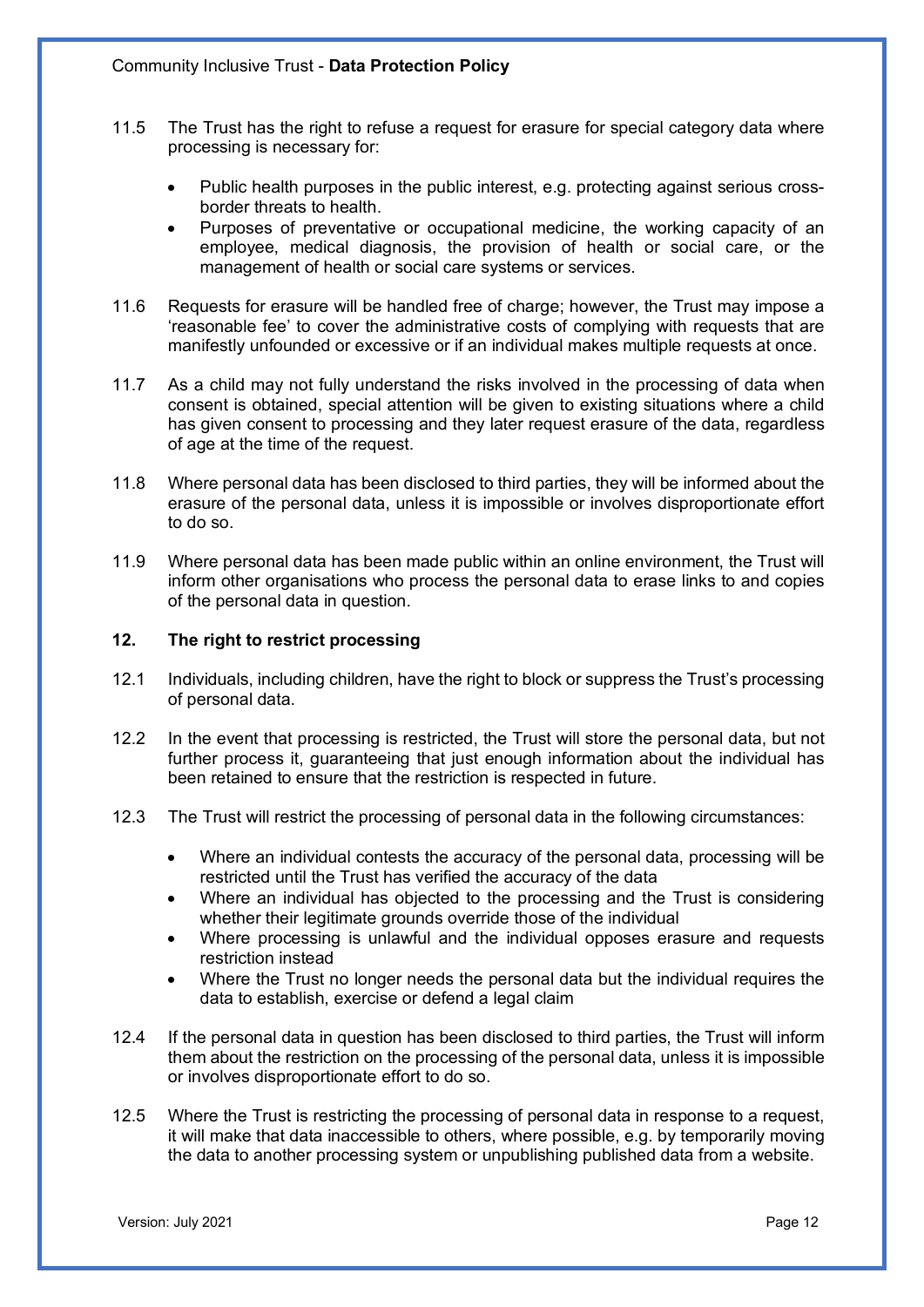- 12.6 The Trust will inform individuals when a restriction on processing has been lifted.
- 12.7 The Trust reserves the right to refuse requests for restricting processing if they are manifestly unfounded or excessive or if exemptions apply. The individual will be informed of this decision and the reasoning behind it, as well as their right to complain to the supervisory authority and to a judicial remedy, within one month of the refusal.

## **13. The right to data portability**

- 13.1 Individuals, including children, have the right to obtain and reuse their personal data for their own purposes across different services.
- 13.2 Personal data can be easily moved, copied or transferred from one IT environment to another in a safe and secure manner, without hindrance to usability.
- 13.3 The right to data portability only applies in the following cases:
	- Where personal data has been provided directly by an individual to a controller
	- Where the processing is based on the individual's consent or for the performance of a contract
	- When processing is carried out by automated means
- 13.4 Personal data will be provided in a structured, commonly used and machine-readable form.
- 13.5 The Trust will provide the information free of charge.
- 13.6 Where feasible, data will be transmitted directly to another organisation at the request of the individual.
- 13.7 The Trust is not required to adopt or maintain processing systems which are technically compatible with other organisations.
- 13.8 In the event that the personal data concerns more than one individual, the Trust will consider whether providing the information would prejudice the rights of any other individual.
- 13.9 The Trust will respond to any requests for portability within one month.
- 13.10 Where the request is complex, or a number of requests have been received, the timeframe can be extended by two months, ensuring that the individual is informed of the extension and the reasoning behind it within one month of the receipt of the request.
- 13.11 Where no action is being taken in response to a request, the Trust will, without delay and at the latest within one month, explain to the individual the reason for this and will inform them of their right to complain to the supervisory authority and to a judicial remedy.

## **14. The right to object**

14.1 The Trust will inform individuals, including children, of their right to object at the first point of communication, and this information will be outlined in the privacy notice and explicitly brought to the attention of the data subject, ensuring that it is presented clearly and separately from any other information.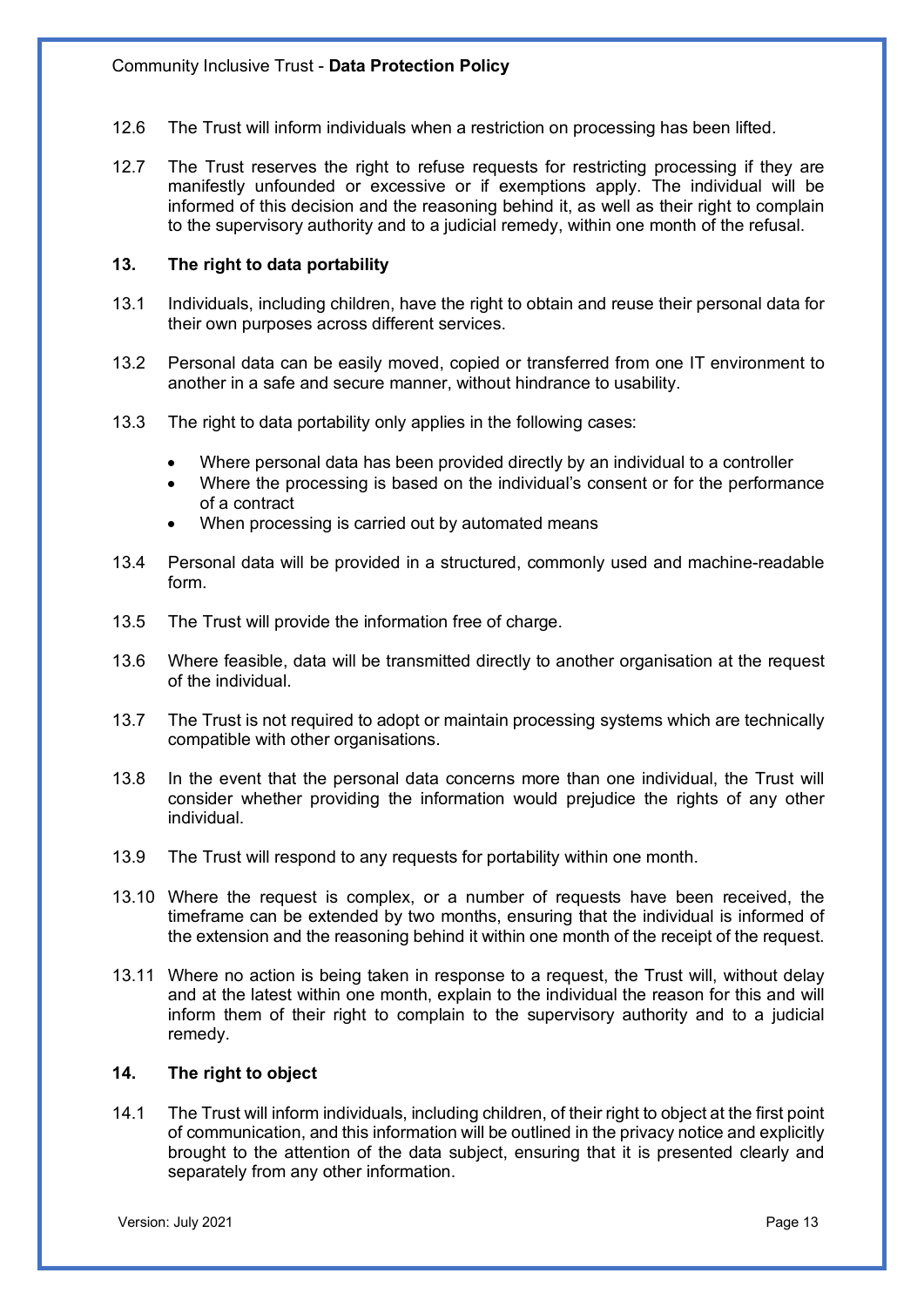- 14.2 Individuals, including children, have the right to object to the following:
	- Processing based on legitimate interests or the performance of a task in the public interest
	- Processing used for direct marketing purposes
	- Processing for purposes of scientific or historical research and statistics.
- 14.3 Where personal data is processed for the performance of a legal task or legitimate interests:
	- An individual's grounds for objecting must relate to his or her particular situation.
	- The Trust will stop processing the individual's personal data unless the processing is for the establishment, exercise or defence of legal claims, or, where the Trust can demonstrate compelling legitimate grounds for the processing, which override the interests, rights and freedoms of the individual.
	- The Trust will respond to objections proportionally, granting more weight to an individual's objection if the processing of their data is causing them substantial damage or distress.
- 14.4 Where personal data is processed for direct marketing purposes:
	- The right to object is absolute and the Trust will stop processing personal data for direct marketing purposes as soon as an objection is received.
	- The Trust cannot refuse an individual's objection regarding data that is being processed for direct marketing purposes.
	- The Trust will retain only enough information about the individual to ensure that the individual's preference not to receive direct marketing is respected in future.
- 14.5 Where personal data is processed for research purposes:
	- The individual must have grounds relating to their particular situation in order to exercise their right to object.
	- Where the processing of personal data is necessary for the performance of a public interest task, the Trust is not required to comply with an objection to the processing of the data.
- 14.6 The DPO will ensure that details are recorded for all objections received, including those made by telephone or in person, and will clarify each objection with the individual making the request to avoid later disputes or misunderstandings.
- 14.7 Where the processing activity is outlined above, but is carried out online, the Trust will offer a method for individuals to object online.
- 14.8 The Trust will respond to all objections without undue delay and within one month of receiving the objection; this may be extended by a further two months if the request is complex or repetitive.
- 14.9 Where no action is being taken in response to an objection, the Trust will, without delay and at the latest within one month, explain to the individual the reason for this and will inform them of their right to complain to the supervisory authority and to a judicial remedy.

# **15. Automated decision making and profiling**

Version: July 2021 Page 14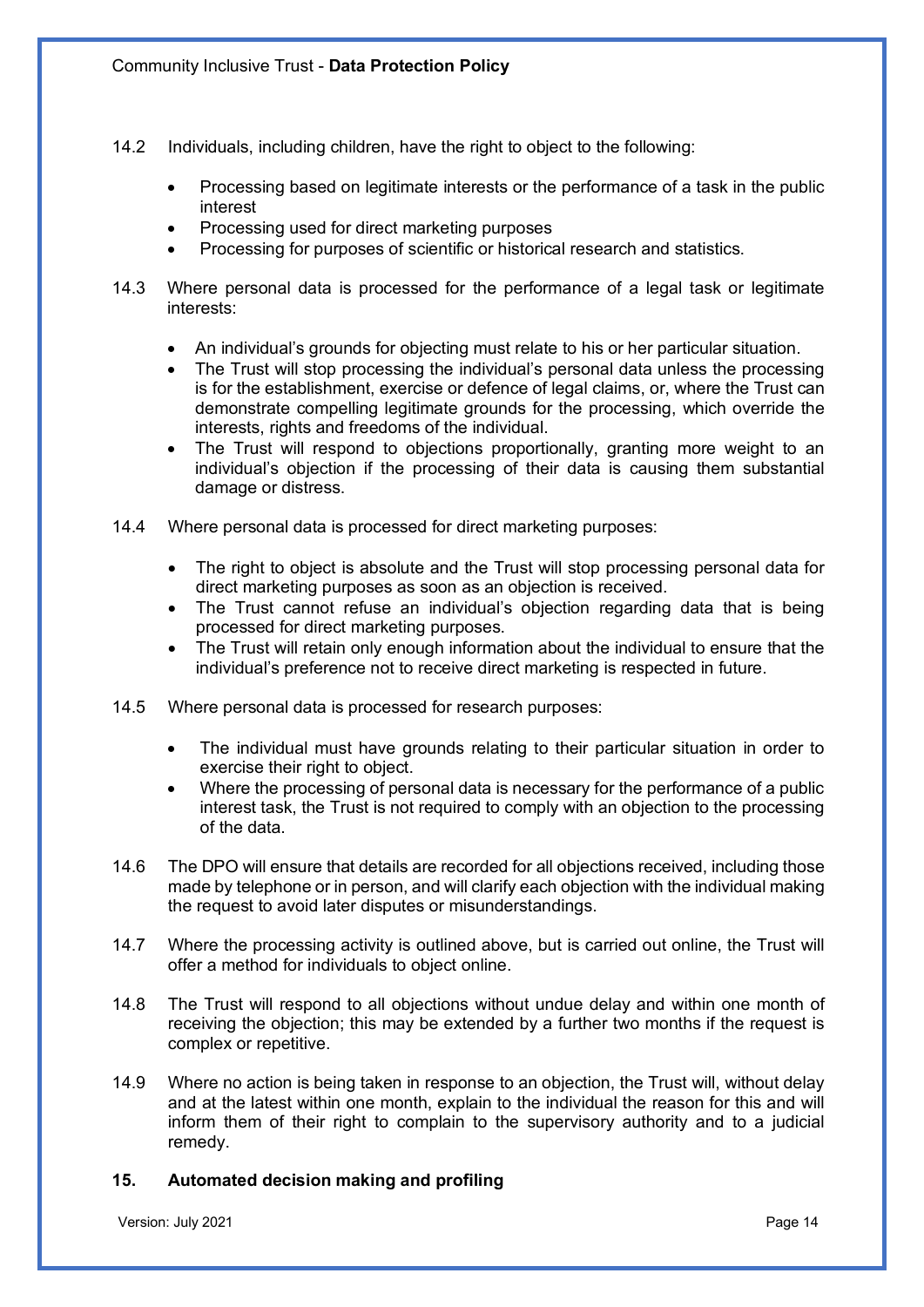- 15.1 The Trust will only ever conduct solely automated decision making with legal or similarly significant effects is the decision is:
	- Necessary for entering into or performance of a contract.
	- Authorised by law.
	- Based on the individual's explicit consent.
- 15.2 Automated decisions will not concern a child nor use special category personal data, unless:
	- The Trust has the explicit consent of the individual.
	- The processing is necessary for reasons of substantial public interest.
- 15.3 The Trust will conduct a DPIA for automated decision making to mitigate risk of errors, bias and discrimination.
- 15.4 The Trust will ensure that individuals concerned are given specific information about the processing and an opportunity to challenge or request a review of the decision.
- 15.5 Individuals have the right not to be subject to a decision when both of the following conditions are met:
	- It is based on automated processing, e.g. profiling
	- It produces a legal effect or a similarly significant effect on the individual
- 15.6 The Trust will take steps to ensure that individuals are able to obtain human intervention, express their point of view, and obtain an explanation of the decision and challenge it.
- 15.7 When automatically processing personal data for profiling purposes, the Trust will ensure that the appropriate safeguards are in place, including:
	- Ensuring processing is fair and transparent by providing meaningful information about the logic involved, as well as the significance and the predicted impact.
	- Using appropriate mathematical or statistical procedures.
	- Implementing appropriate technical and organisational measures to enable inaccuracies to be corrected and minimise the risk of errors.
	- Securing personal data in a way that is proportionate to the risk to the interests and rights of the individual and prevents discriminatory effects.

# **16. Data protection by design and default**

- 16.1 The Trust will act in accordance with the UK GDPR by adopting a data protection by design and default approach and implementing technical and organisational measures which demonstrate how the Trust has considered and integrated data protection into all aspects of processing activities.
- 16.2 In line with the data protection by default approach, the Trust will ensure that only data that is necessary to achieve its specific purpose will be processed.
- 16.3 The Trust will implement a data protection by design and default approach by using a number of methods, including, but not limited to:
	- Considering data protection issues as part of the design and implementation of systems, services and practices.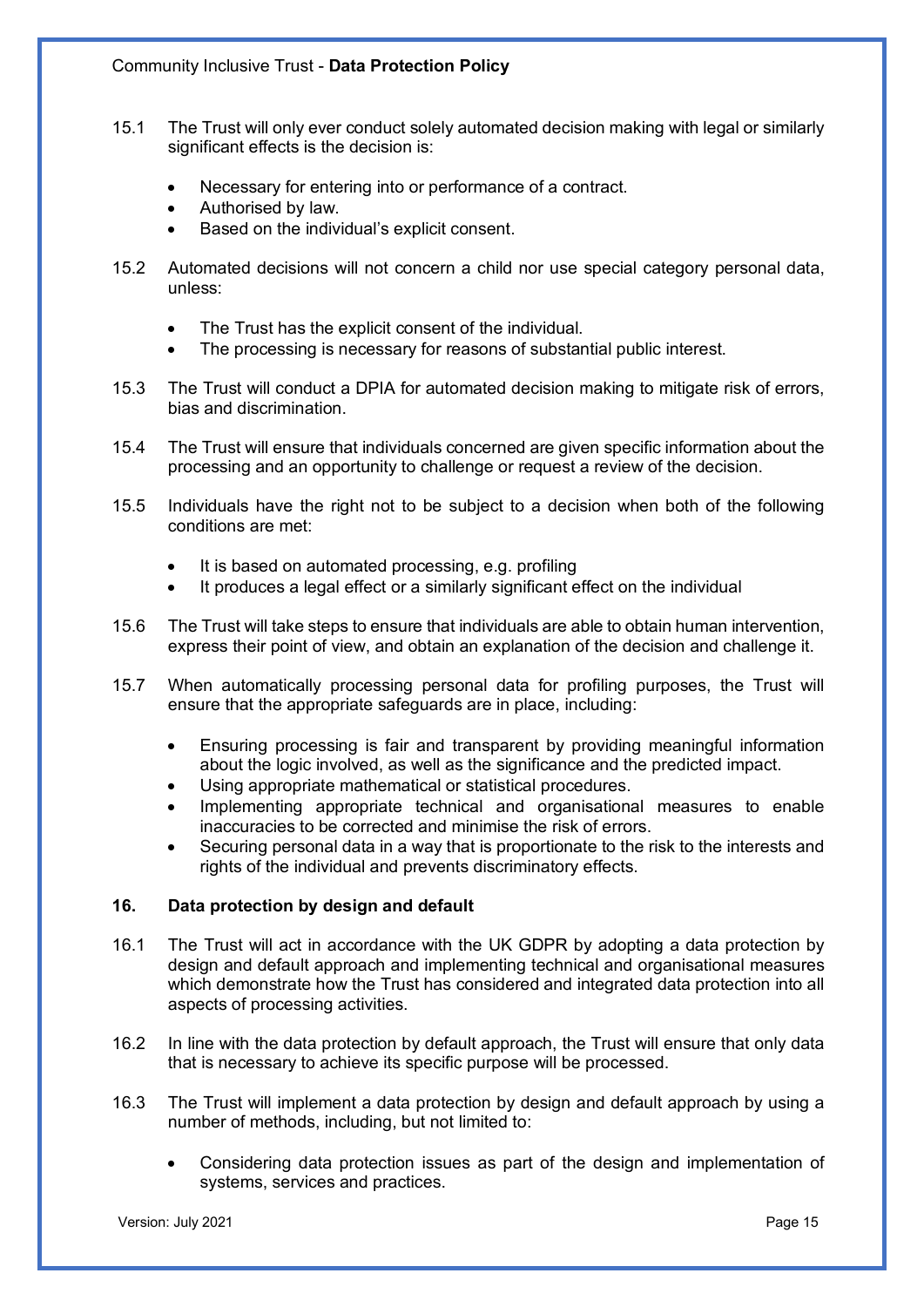- Making data protection an essential component of the core functionality of processing systems and services.
- Automatically protecting personal data in Trust ICT systems.
- Promoting the identity of the DPO as a point of contact.
- Ensuring that documents are written in plain language so individuals can easily understand what is being done with personal data.

# **17. Data Protection Impact Assessments (DPIAs)**

- 17.1 DPIAs will be used in certain circumstances to identify the most effective method of complying with the Trust's data protection obligations and meeting individuals' expectations of privacy.
- 17.2 DPIAs will allow the Trust to identify and resolve problems at an early stage, thus reducing associated costs and preventing damage from being caused to the Trust's reputation which might otherwise occur.
- 17.3 A DPIA will be carried out when using new technologies or when the processing is likely to result in a high risk to the rights and freedoms of individuals.
- 17.4 A DPIA will be used for more than one project, where necessary.
- 17.5 High risk processing includes, but is not limited to, the following:
	- Systematic and extensive processing activities, such as profiling:
	- Large scale processing of special categories of data or personal data which is in relation to criminal convictions or offences;
	- The use of CCTV.
- 17.6 The Trust will ensure that all DPIAs include the following information:
	- A description of the processing operations and the purposes;
	- An assessment of the necessity and proportionality of the processing in relation to the purpose;
	- An outline of the risks to individuals;
	- The measures implemented in order to address risk.
- 17.7 Where a DPIA indicates high risk data processing, the Trust will consult the ICO to seek its opinion as to whether the processing operation complies with the UK GDPR.

## **18. Data breaches**

- 18.1 The term 'personal data breach' refers to a breach of security which has led to the destruction, loss, alteration, unauthorised disclosure of, or access to, personal data.
- 18.2 The DPO will ensure that all staff members are made aware of, and understand, what constitutes a data breach as part of their training.
- 18.3 Where the Trust faces a data security incident, the DPO will coordinate an effort to establish whether a personal data breach has occurred, assess the significance of any breach, and take prompt and appropriate steps to address it.
- 18.4 Where a breach is likely to result in a risk to the rights and freedoms of individuals, the relevant supervisory authority will be informed.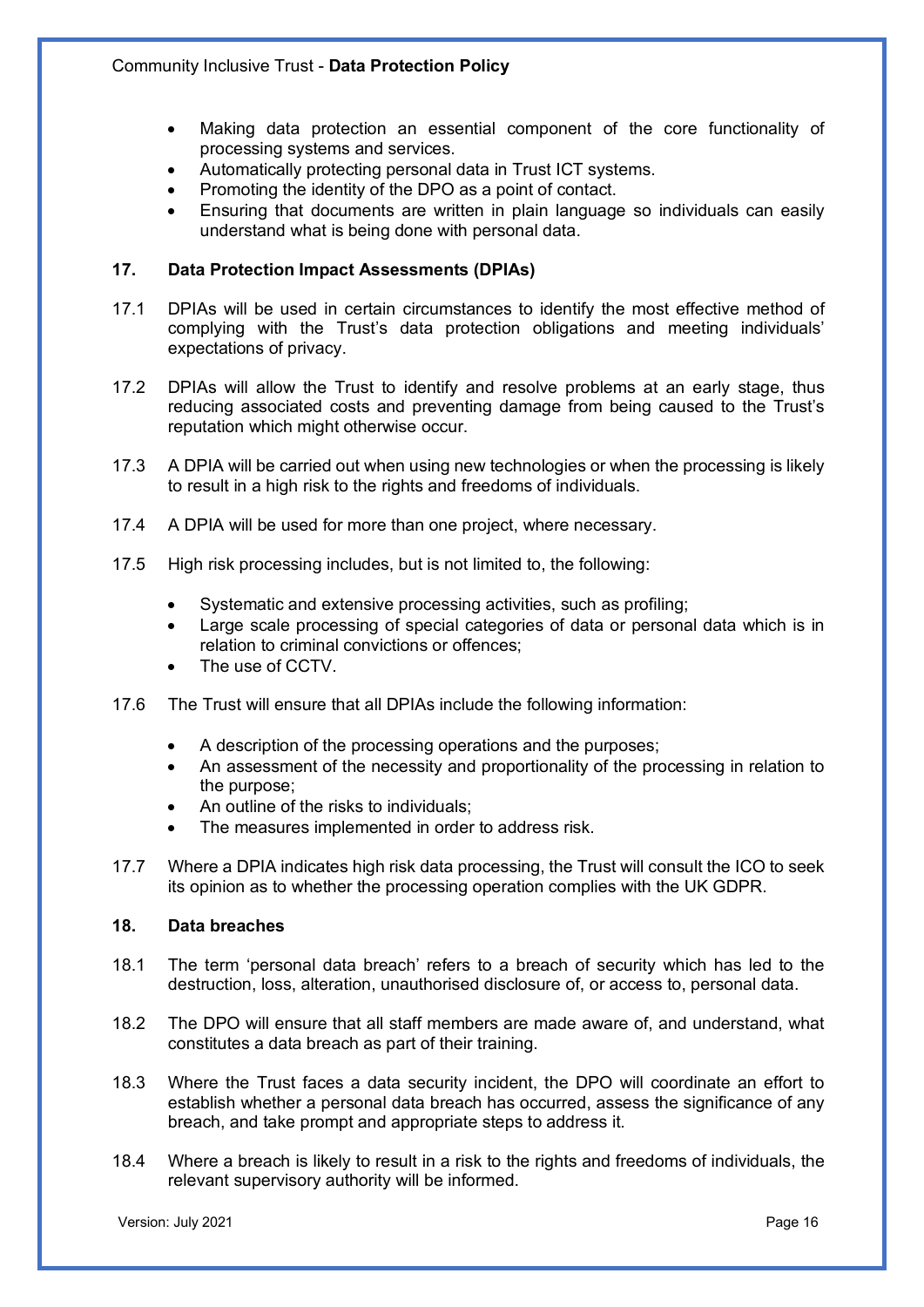- 18.5 All notifiable breaches will be reported to the relevant supervisory authority within 72 hours of the Trust becoming aware of it.
- 18.6 The risk of the breach having a detrimental effect on the individual, and the need to notify the relevant supervisory authority, will be assessed on a case-by-case basis.
- 18.7 In the event that a breach is likely to result in a high risk to the rights and freedoms of an individual, the Trust will notify those concerned directly.
- 18.8 A 'high risk' breach means that the threshold for notifying the individual is higher than that for notifying the relevant supervisory authority.
- 18.9 In the event that a breach is sufficiently serious, the public will be notified without undue delay.
- 18.10 Effective and robust breach detection, investigation and internal reporting procedures are in place at the Trust, which facilitate decision-making in relation to whether the relevant supervisory authority or the public need to be notified.
- 18.11 Within a breach notification to the supervisory authority, the following information will be outlined:
	- The nature of the personal data breach, including the categories and approximate number of individuals and records concerned;
	- The name and contact details of the DPO:
	- An explanation of the likely consequences of the personal data breach;
	- A description of the proposed measures to be taken to deal with the personal data breach;
	- Where appropriate, a description of the measures taken to mitigate any possible adverse effects.
- 18.12 Where notifying an individual about a breach to their personal data, the Trust will provide specific and clear advice to individuals on the steps they can take to protect themselves and their data, where possible and appropriate to do so.
- 18.13 Failure to report a breach when required to do so may result in a fine, as well as a fine for the breach itself.
- 18.14 The Trust will ensure all facts regarding the breach, the effects of the breach and any decision-making processes and actions taken are documented in line with the UK GDPR accountability principle.
- 18.15 The Trust will work to identify the cause of the breach and assess how a recurrence can be prevented, e.g. by mandating data protection refresher training where the breach was a result of human error.

## **19. Data security**

- 19.1 Confidential paper records will be kept in a locked filing cabinet, drawer or safe, with restricted access.
- 19.2 Confidential paper records will not be left unattended or in clear view anywhere with general access.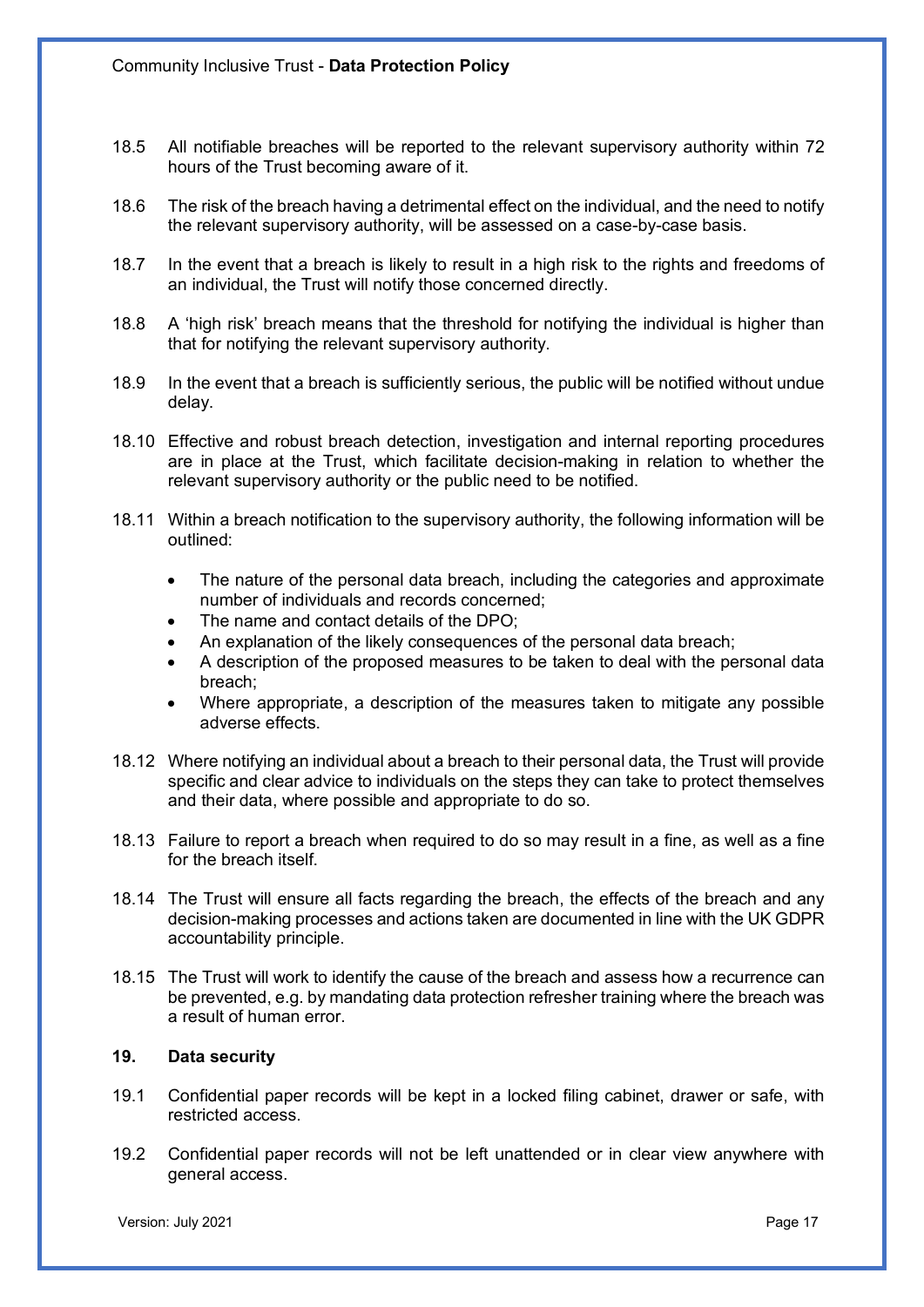- 19.3 Digital data is coded, encrypted or password-protected, both on a local hard drive and on a network drive that is regularly backed up off-site.
- 19.4 Where data is saved on removable storage or a portable device, the device will be kept in a locked filing cabinet, drawer or safe when not in use.
- 19.5 Memory sticks will not be used to hold personal information unless they are passwordprotected and fully encrypted.
- 19.6 All electronic devices are password-protected to protect the information on the device in case of theft.
- 19.7 Where possible, the Trust enables electronic devices to allow the remote blocking or deletion of data in case of theft.
- 19.8 Staff will not use their personal laptops or computers for Trust purposes.
- 19.9 Governors are permitted to use their personal laptops for Governor related business, but are expected to remove all files when they no longer have governor duties.
- 19.10 All necessary members of staff are provided with their own secure login and password, and every computer regularly prompts users to change their password.
- 19.11 Emails containing sensitive or confidential information are password-protected if there are unsecure servers between the sender and the recipient.
- 19.12 Circular emails to parents are sent blind carbon copy (bcc), so email addresses are not disclosed to other recipients.
- 19.13 Where personal information that could be considered private or confidential is taken off the premises, either in electronic or paper format, staff will take extra care to follow the same procedures for security, e.g. keeping devices under lock and key. The person taking the information from the Trust premises accepts full responsibility for the security of the data.
- 19.14 Before sharing data, all staff members will ensure:
	- They are allowed to share it;
	- That adequate security is in place to protect it;
	- Who will receive the data has been outlined in a privacy notice.
- 19.15 Under no circumstances are visitors allowed access to confidential or personal information. Visitors to areas of the Trust containing sensitive information are supervised at all times.
- 19.16 The physical security of the Trust's buildings and storage systems, and access to them, is reviewed on a regular basis. If an increased risk in vandalism/burglary/theft is identified, extra measures to secure data storage will be put in place.
- 19.17 The Trust will regularly test, assess and evaluate the effectiveness of any and all measures in place for data security.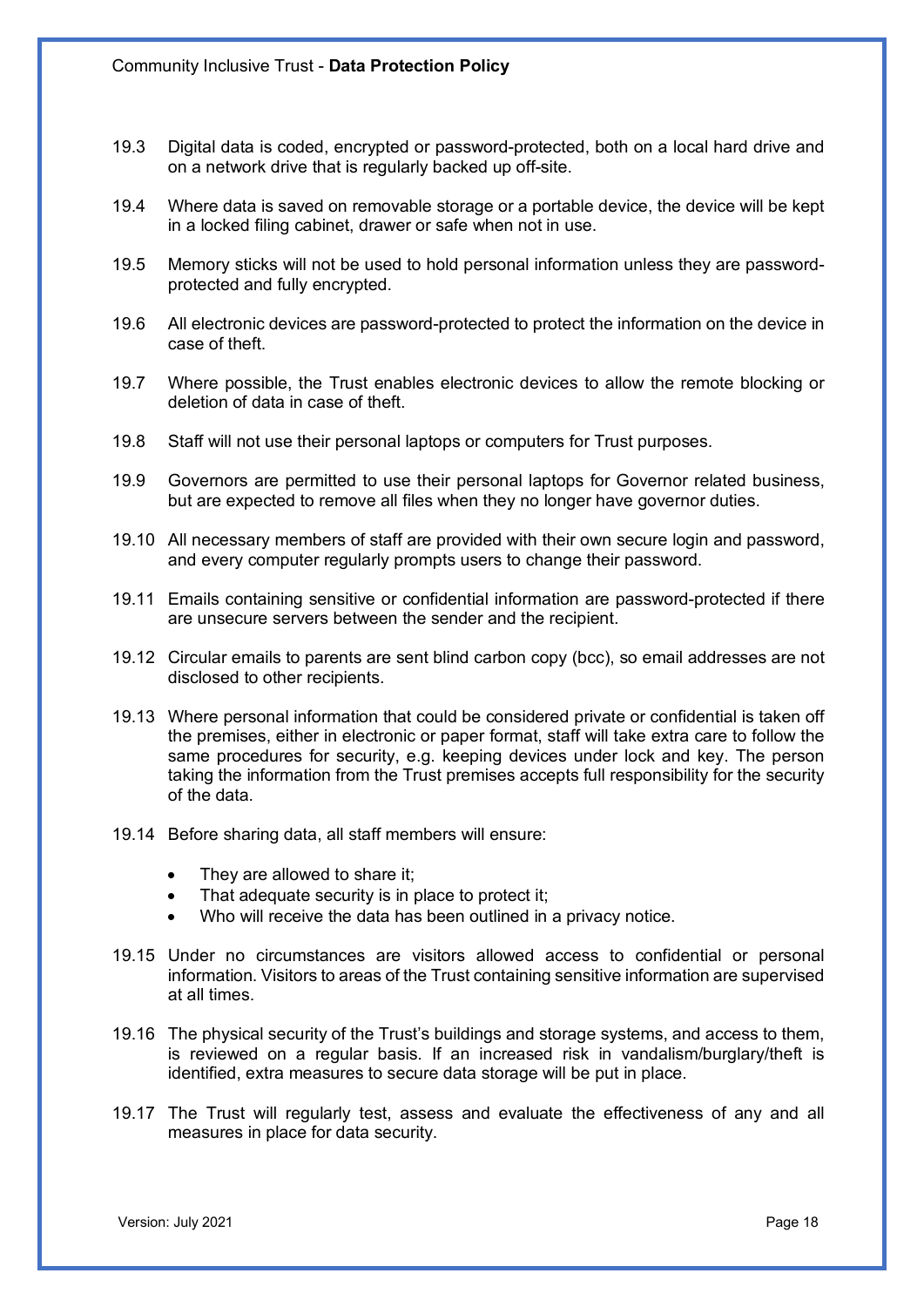- 19.18 The Trust takes its duties under the UK GDPR seriously and any unauthorised disclosure may result in disciplinary action.
- 19.19 The DPO and Lead IT are responsible for continuity and recovery measures are in place to ensure the security of protected data.

## **20. Safeguarding**

- 20.1 The Trust understands that the UK GDPR does not prevent or limit the sharing of information for the purposes of keeping children safe.
- 20.2 The Trust will ensure that information pertinent to identify, assess and respond to risks or concerns about the safety of a child is shared with the relevant individuals or agencies proactively and as soon as is reasonably possible.
- 20.3 Where there is doubt over whether safeguarding information is to be shared, especially with other agencies, the relevant DSL will ensure that they record the following information:
	- Whether data was shared:
	- What data was shared:
	- With whom data was shared:
	- For what reason data was shared;
	- Where a decision has been made not to seek consent from the data subject or their parent;
	- The reason that consent has not been sought, where appropriate.
- 20.4 The Trust will aim to gain consent to share information where appropriate; however, will not endeavour to gain consent if to do so would place a child at risk.
- 20.5 The Trust will manage all instances of data sharing for the purposes of keeping a child safe in line with the Child Protection and Safeguarding Policy.

## **21. Publication of information**

- 21.1 The Trust publishes a publication scheme on its website outlining classes of information that will be made routinely available, including:
	- Policies and procedures;
	- Minutes of meetings;
	- Annual reports:
	- Financial information.
- 21.2 Classes of information specified in the publication scheme are made available quickly and easily on request.
- 21.3 The Trust will not publish any personal information, including photos, on its website without the permission of the affected individual.
- 21.4 When uploading information to the Trust website, staff are considerate of any metadata or deletions which could be accessed in documents and images on the site.

# **22. CCTV and photography**